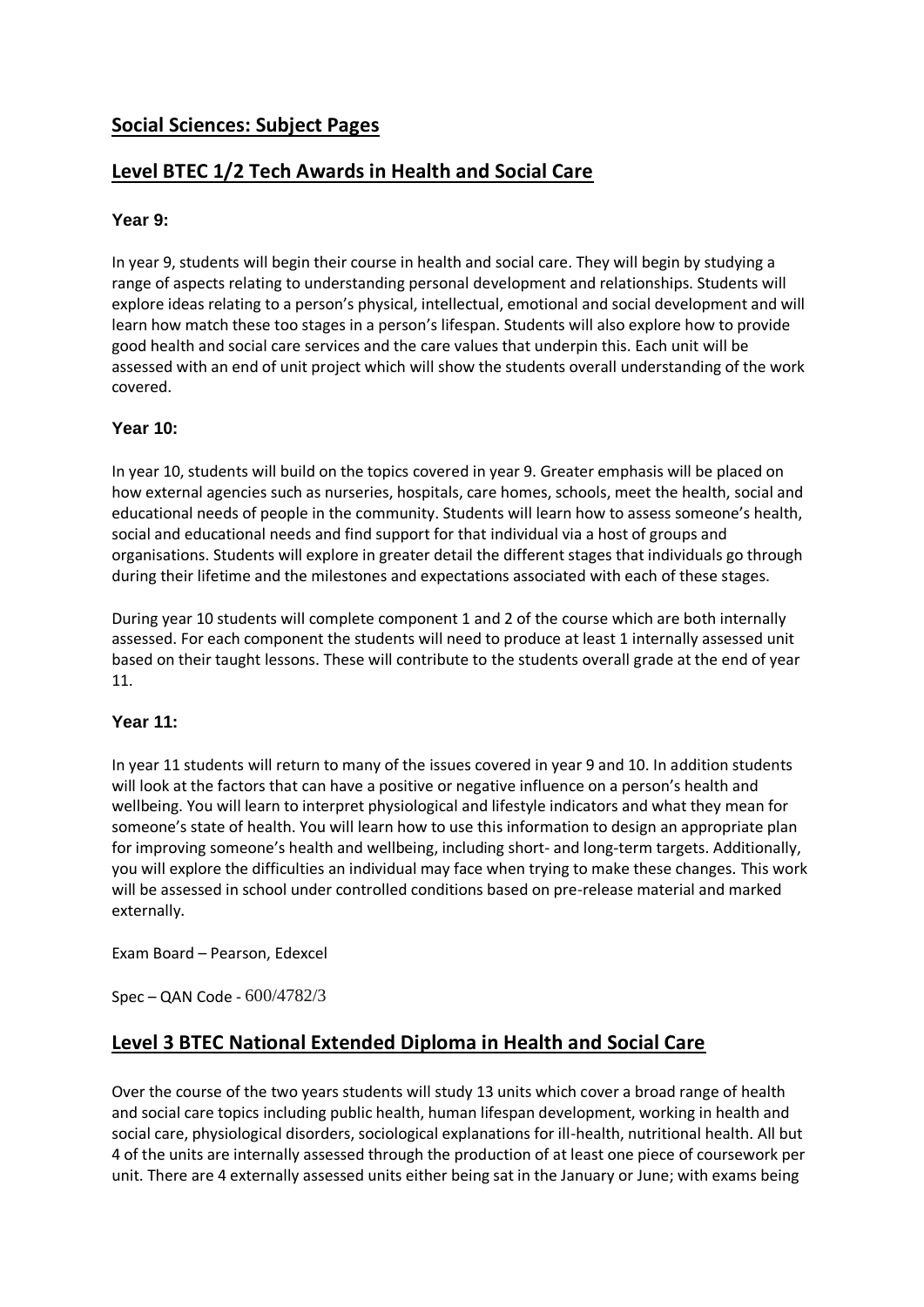spaced over the two years. All units are designed to prepare students for further HE study or apprenticeship/work placements, looking at career specific courses i.e. adult nursing or more broad courses e.g. BA Hons Health and Social Care. Students are also expected to complete 100 hours of work placement during year 12 in a related health and social care setting. These placements will be organised by the school however if the student has a particular area of interest this can be pursued.

Exam board – Pearson, Edexcel

QAN Code: 601/7198/4.

## **A – Level Sociology**

## **Year 12**

Year 12 Sociology students will be studying the changing structure, organisation and role of the family within modern Britain, making links to the Industrial Revolution, and the development of theoretical and political movements such as Marxism and Feminism. There will also be an examination of changing demographic patterns and the impact of social policy. Students will then examine the nature and purpose of the education system, including the types of schools and the explanations surrounding the achievement of different social groups. In addition the students will explore the different methods sociologists use to research society and the factors which can affect their choice of method. There will be an explicit link to research carried out within the education unit.

## **Year 13**

Year 13 Sociology students will build upon the knowledge and skills learned in year 12 by exploring issues surrounding beliefs systems, including science, ideology and religion; what is their purpose and/or relevance in today's modern world as well as the reasons why individuals are religious or not. Students will then move to explore the more synoptic element of the course which is crime and deviance. They will draw on all their knowledge so far to try and explain who commits crime and why, the relationship between crime and social groups such as gender and age and finally to assess the effectiveness of crime reduction strategies. As with year 12 research methods will span both units with a specific focus on the ideas surrounding the sociological theory and debates of sociology being a science.

Exam Board – AQA

Spec - 7192

# **A – Level Psychology**

#### **Year 12**

Year 12 psychology students will be studying how memory works including the use of memory in everyday life relating to issues such as eye witness testimony and the effects of anxiety, and misleading information on the accuracy of eye witness testimony. Students will also examine the explanations for child attachment and the implications of being deprived of any parental love and support. Students will look at the types of conformity and the explanations for why people obey and disobey, followed by examining research into abnormality which includes an examination of the causes and treatments for phobias, depression OCD. Interweaved with these units, students will explore how psychologists carry out their research including the pros and cons of different methods; as well as how to present and analyse findings. Students will finish year 12 with a in